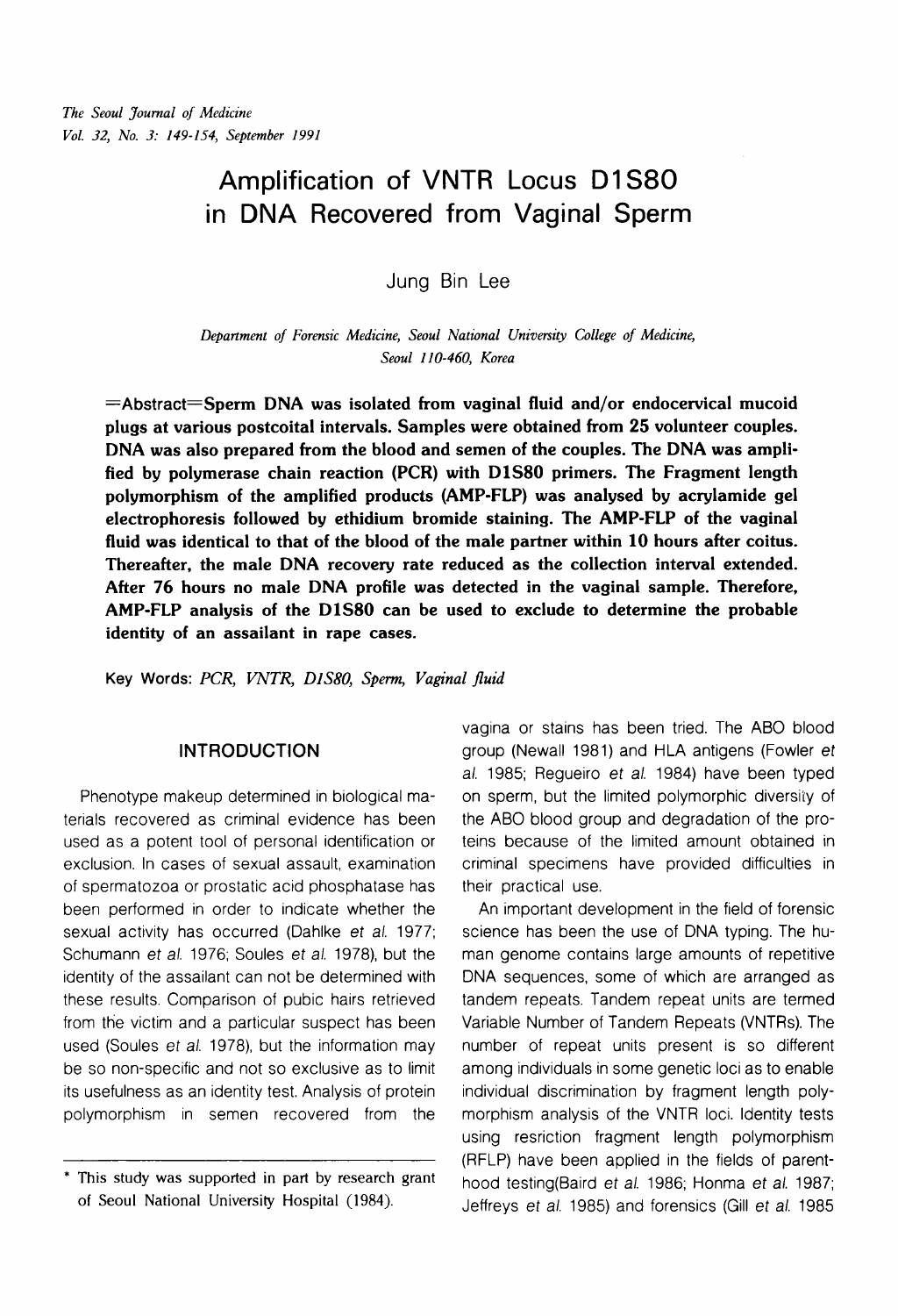and 1987; Giusti et al. 1986; Honma et al. 1989; Kanter et al. 1986). Although extremely effective for VNTR analyses, the RFLP method using Southern blotting is time consuming and requires a radioisotopic assay to achieve the appropriate sensitivity to detect VNTR alleles in human samples containing a limited amount of DNA (Budowle and Baechtel 1990)

PCR (Saiki et al. 1985) can substitute for RFLP analysis in some VNTR loci, particularly when only limited quantities of DNA are available. The use of PCR can eliminate the need for isotopic assay and reduce time and cost. Thus, amplification of the appropriate VNTR loci by PCR could be a useful tool for identity testing. In fact, using PCR followed by electrophoretic separation of the amplified fragments (PCR-FLP), the D17S30 locus (Horn et al. 1989), the 3' hypervariable region of the apolipoprotein B gene (Boerwinkle et al. 1989; Ludwig et al. 1989) and the D1S80 locus (Budowle et al. 1991; Kasai et al. 1990; Kasai and Mukoyama 1990) have been analysed.

The current report describes PCR amplification of DNA recovered from the vagina and endocervical mucoid plug in relation to variable postcoital intervals. Male-specific DNA is purified from these samples, and DNA is also isolated from the blood of the male sexual partner. Both DNAs are amplified by the PCR technique followed by electrophoresis for polymorphic size comparison. This would provide valuable information in identifying a rape assailant.

### **MATERIALS AND METHODS**

Vaginal fluid and/or endocervical mucoid plug were obtained from the female sexual partners of 24 volunteer couples at variable postcoital intervals as illustrated in Table 1. Vaginal fornix and uterine cervix were irrigated with 1 ml of physiological saline and fluid was collected in the fornix. The endocervical mucoid plug was gently sucked with a flexible 18 gage needle. Samples were left untreated and stored at  $4^{\circ}C$  until processed. Blood was collected from the couples in Vacutainer tubes containing potassium ethylenediaminetetraacetate (EDTA) for comparison studies as well as semen samples from the male partners.

DNA was isolated from peripheral blood as described by Kunkel et al. (1982). Sperm DNA was purified from vaginal and endocervical samples as described by Giusti et al. (1986) with some modifications. The sample was first suspended in 10 ml of PBS-2% Sarkosyl, mixed briefly and centrifuged at 3500 rpm at  $4^\circ$ . This process was repeated two more times, for a total of three washes and centrifugations. The pellet was then resuspended in 2 ml of PBS, and proteinase K and sodium dodecyl sulfate (SDS) were added to final concentrations of 100 ug/ml and 1%, respectively. After overnight incubation at  $37^{\circ}$  with mild agitation, samples were washed twice with PBS-2% Sarkosyl, and examined under the light microscope to analyse the complete lysis of female cells. If female cells were present, redigestion with proteinase K and SDS continued until the female cells disappeared entirely. Sperm heads were pelleted by centrifugation as above and resuspended in 1.5 ml of PBS-2% Sarkosyl containing 100 ug/ml proteinase K, 39 mM dithiothreitol (DTT), 1% SDS and 10 mM EDTA and incubated overnight at  $37^{\circ}$  on a rocking platform. Then, the DNA was purified by organic extraction and ethanol precipitation as described for blood samples.

Semen samples were washed with PBS-2% Sarkosyl twice and incubated overnight at  $37^\circ$ C in 10 mM Tris-HCI, 10mM EDTA, 100 mM NaCl (pH 8.0) containing 2% SDS, 20 ug/ml proteinase K and 39 mM DTT. The DNA was purified as above.

The amount of human DNA recovered was quantified by DNA fluorometer (TKO 100 Fluorometer, Hoeffer Scientific Instruments).

Amplification of D1S80 was achieved using the primers described by Kasai et al. (1990). The primers were 5'-GAAACTGGCCTCCAAACACTGCC-CGCCG-3' and 5'-GTCTTGTTGGAGATGCACGTG-CCCCTTGC-3'. Two nanograms of each sample were amplified in 25 µl of a reaction mixture containing 67 mM Tris-HCI (pH 8.3), 6.7 mM magnesium chloride, 16.6 mM ammonium sulfate, 10 mM 2 mercaptoethanol, 170  $\mu$ g/ml bovine serum albumin, 10% dimethyl sulfoxide, 2.5 mM each of the deoxy forms of adenosine triphosphate, cytidine triphosphate, guanosine triphosphate, thymidine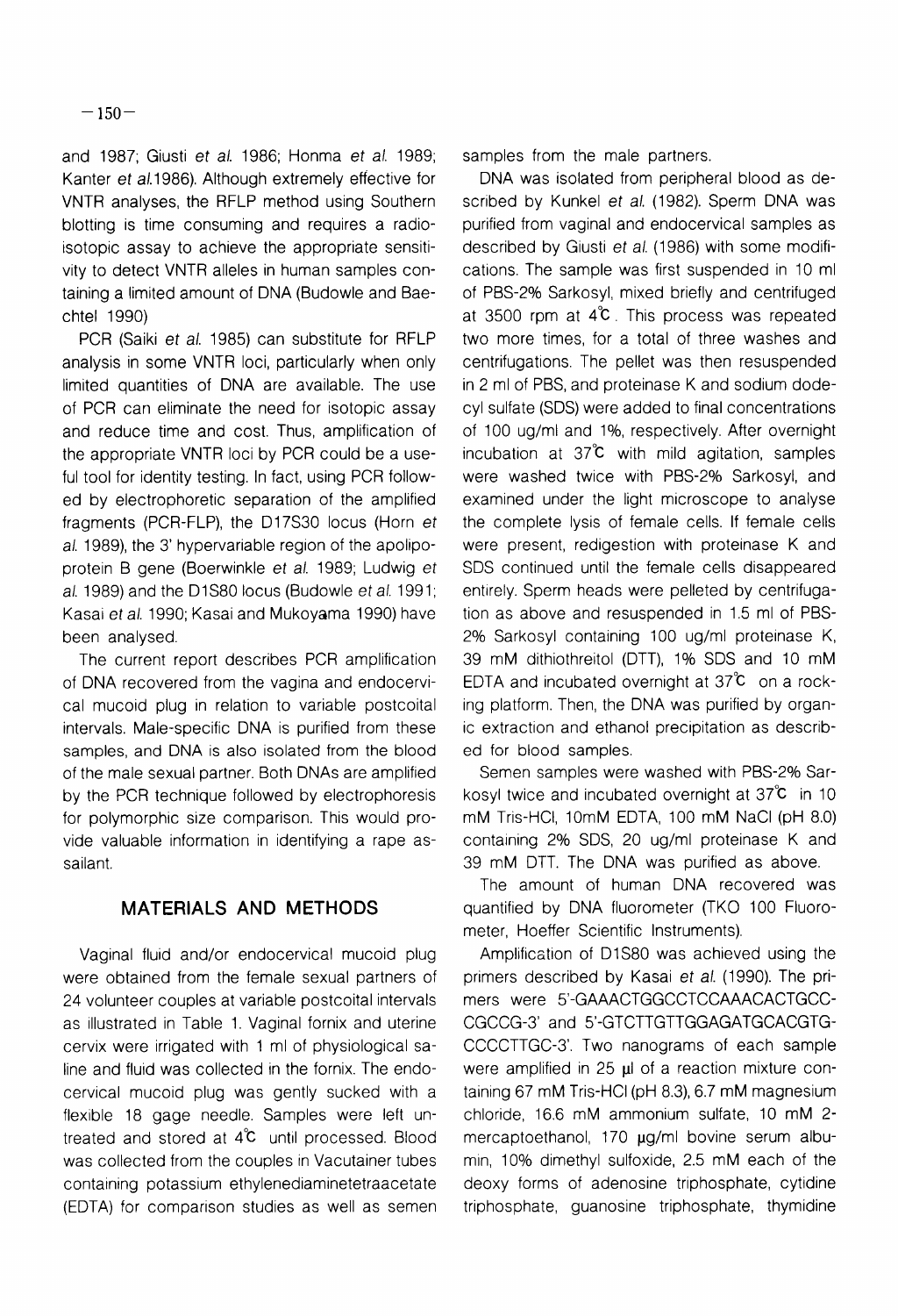triphosphate, 1.25 units of Taq polymerase, and 2 **pM** of each primer. After denaturation of the DNA at **95k** for 1 min, annealing was done at 65°C for 1 min, with an extension at  $70^{\circ}$ C for 8min, and repeated for 30 cycles. Polymorphism of the ampli-<br>**M27- M27** staining after electrophoresis on polyacrylamide gels.

#### **RESULTS**

A total of 119 vaginal and/or endocervical Sam- **M13**  ples were collected from 25 volunteer couples at variable postcoital intervals. The female cells contaminating the sample were removed by two-step, or differential lysis method. After purification, the DNA was quantified by DNA fluorometer and DNA was detected in a total of 78 out of 119 samples. In the polymorphism analysis of the PCR-amplified products (AMP-FLPs), 74 samples exhibited the male pattern as illustrated in Fig. 1, and 4 samples



**Fig.** 1. Comparison of D1S80 AMP-FLPs between peripheral blood DNA and vaginal sperm DNA. AMP-FLP of vaginal sperm DNA is identical to that of male peripheral blood. Lane 1, male peripheral blood; Lane 2, female peripheral blood; Lane 3, vaginal fluid, postcoital 5 hours; Lane **4,** vaginal fluid, postcoital 13 hours; Lane **5,** vaginal fluid, postcoital 34 hours; Lane 6, vaginal fluid, postcoital 41 hours; Lane 6, vaginal fluid, postcoital 55 hours; Lane 7, vaginal fluid, postcoital 68 hours; MI, size marker made by author; M2, 123 bp DNA ladder.



Fig. 2. Comparison of D1S80 AMP-FLPs between peripheral blood DNA and vaginal sperm DNA. Lane 1, male peripheral blood (M21, M15); Lane 2, female peripheral blood (M27, M13); Lane 3, vaginal fluid, postcoital 9 hours; Lane 4, vaginal fluid, postcoital 14 hours; Lane 5, vaginal fluid, postcoital 41 hours; Lane 6, endocervical plug, postcoital 41 hours; Lane 7, vaginal fluid, postcoital 54 hours; Lane 8, endocervical plug, postcoital 54 hours; Lane 9, vaginal fluid, postcoital 33 hours; M1, size marker made by author; M2, 123 bp DNA ladder. In lane 4, both male and female patterns are demonstrable and in lane 5-8, only low molecular fragment of male AMP-FLP (M15) is visible.

showed only the female profile. Thus, the male DNA recovery rate in the postcoital vaginal fluid using a DNA fluorometer and PCR-amplification of D1S80 was 100% at 2-10 hours after coitus, 75% at 11-15 hours, 62.5% at 16-20 hours, 94.7% at 28-35 hours, 62.5% at 36-42 hours, 60% at 52-60 hours, and 18.2% at 61-68 hours (Table 1). After 76 hours, male DNA was not detected in the vaginal fluid or endocervical mucoid plugs.

The band profile of 13 samples was not identical to that of the male partner, though quite different from that of the corresponding female, only showing the identity in the smaller fragment of the male partner as illustrated in Fig. 2. This disparity between the postcoital vaginal samples and the male profile from blood or semen was not related to the postcoital interval of sampling. Although the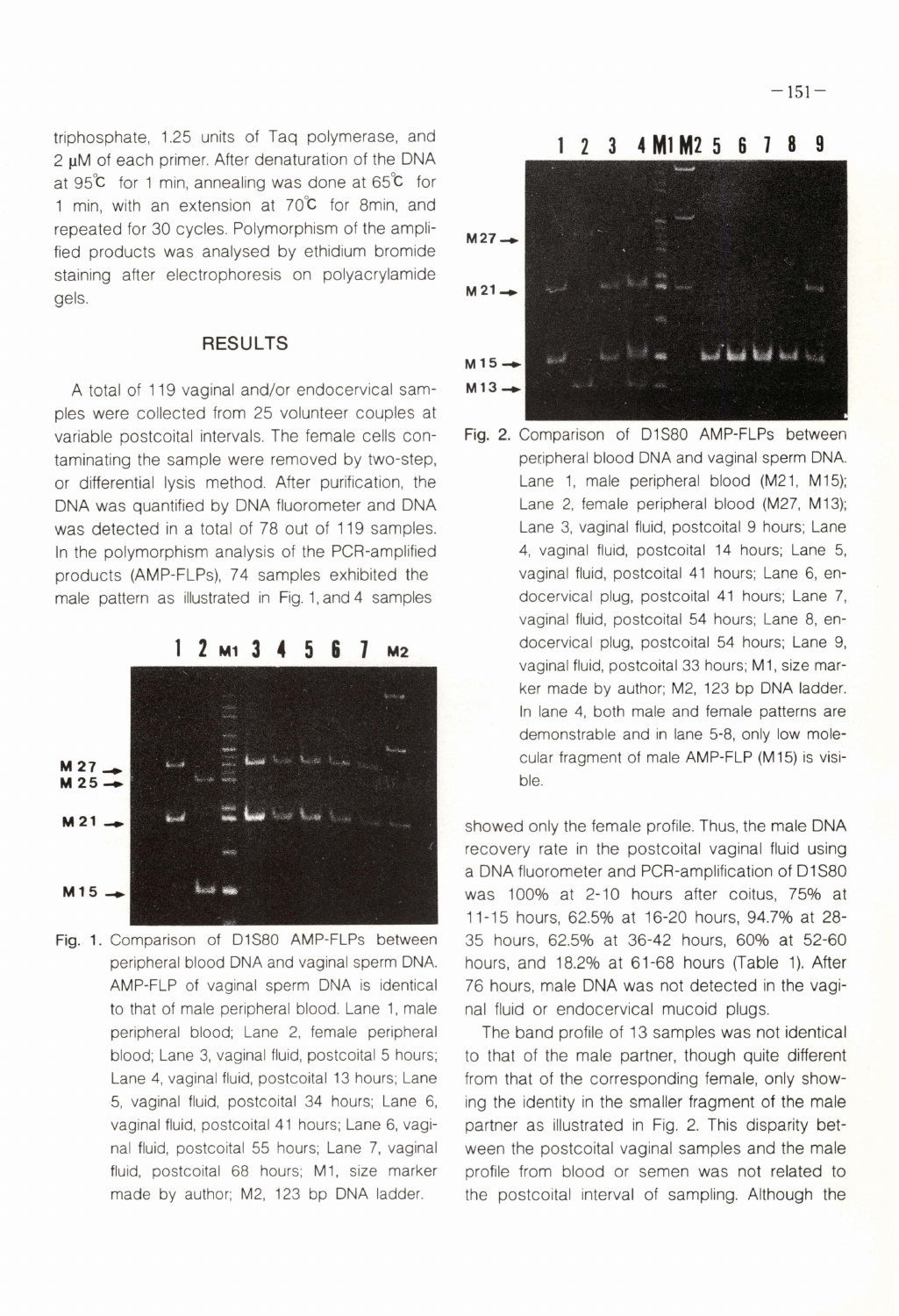| Postcoital<br>Sampling<br>Interval (hr) |     | No. of Samples of Male Male DNA<br>Samples DNA Recovered Recovery<br>& Amplified | Rate $(\%)$ |
|-----------------------------------------|-----|----------------------------------------------------------------------------------|-------------|
|                                         |     |                                                                                  |             |
| $2 \sim 5$                              | 9   | 9                                                                                | 100.0       |
| 6∼10                                    | 12  | 12                                                                               | 100.0       |
| $11 - 15$                               | 12  | 9                                                                                | 75.0        |
| $16 - 20$                               | 16  | 10                                                                               | 62.5        |
| $28 - 35$                               | 19  | 18                                                                               | 94.7        |
| $36 - 4$                                | 16  | 10                                                                               | 62.5        |
| 52~60                                   | 10  | 6                                                                                | 60.0        |
| 61~68                                   | 11  | 2                                                                                | 18.2        |
| 76∼88                                   | 14  | 0                                                                                | 0.0         |
| Total                                   | 119 | 74                                                                               |             |

Table 1. Postcoital interval of sampling and male DNA recovery rate

PCR amplification was repeated two to three times with various PCR conditions, the result remained unaltered.

There were one or two bands detectable in the polyacrylamide gels subsequent to ethidium bromide staining in most of the vaginal samples, which were identical to those of the male partner. Though a few samples presented one cr two extra-bands different from the male profile, they were identical to that of female blood (Fig. 2)

#### **DISCUSSION**

Giusti et al. (1986), examined the applicability of VNTR polymorphism to the analysis of the DNA recovered from postcoital vaginal fluid, using the Southern blot analysis technique, where the actual DNA recovery was mostly confined to the samples collected within 30 min after coitus. This would be attributed to the amount of DNA isolated from the samples, because the routine Southern blot technique requires a large amount of DNA, and isolation of DNA in samples, especially in forensic samples, is limited in amount. Furthermore, with routine Southern blot analysis, discrimination of VNTR alleles may be not possible since the alleles differ by one or a few repeat units. The AMP-FLP analysis of the VNTR loci can overcome these kinds of disadvantages frequently encountered in the Southern blotting of forensic samples.

The alleles associated with the D1S80 locus are resolved into discrete entities using the AMP-FLP analytical technique (Budowle et al. 1991; Kasai et al. 1990), 21 alleles are reported in Caucasian and Japanese individuals (Kasai et al. 1990). In choosing the marker for identity tests, the more numerous in alleles and the more evenly distributed in the population, the more useful for identification of the individuals. In this aspect, the AMP-FLP analysis of D1S80 can be a useful and powerful tool for identity investigation, since its alleles are numerous and rather widely distributed. In the present paper 17 alleles are detected among 50 unrelated individuals, and corresponding partners can be discriminated by their polymorphism (data not shown). Practically the calculation of probability is essential in identity tests of forensic samples. Therefore, in order to apply an analysis of the DIS 80 locus to forensics, the allele frequency or phenotype frequency should be investigated in the corresponding ethnic group or population.

Male DNA profiles are present in all of the vaginal samples within 10 hours after coitus, but the male DNA recovery rate reduces in the sample collected thereafter, falling to 18.2% after 61-68 hours, and it is not detectable after 76 hours. The reduction of the male DNA recovery rate in relation to the sample collection time might be due to degradation of the sperm DNA in the vagina. Since the DNA recovery rate is 94.7% in the samples collected after 28-35 hours, quite a lot higher than that after 11-20 hours, it is suggested that the reduction within 20 hours after coitus might not be induced by degradation of the male DNA in the vagina, but that it is more probably due to some problems in DNA isolation from the samples, in this paper especially in differential lysis.

In 13 samples only the smaller allele was detectable in spite of repeated amplicifications under various PCR conditions. The efficiency of amplification or yield of PCR products is related to the length of the target site between the primers. Horn et a/. (1989) observed that larger alleles could be amplified to a significantly less extent than smaller ones in the amplification of the D17S30 locus. In contrast, Budowle et al. (1991) observed no apparent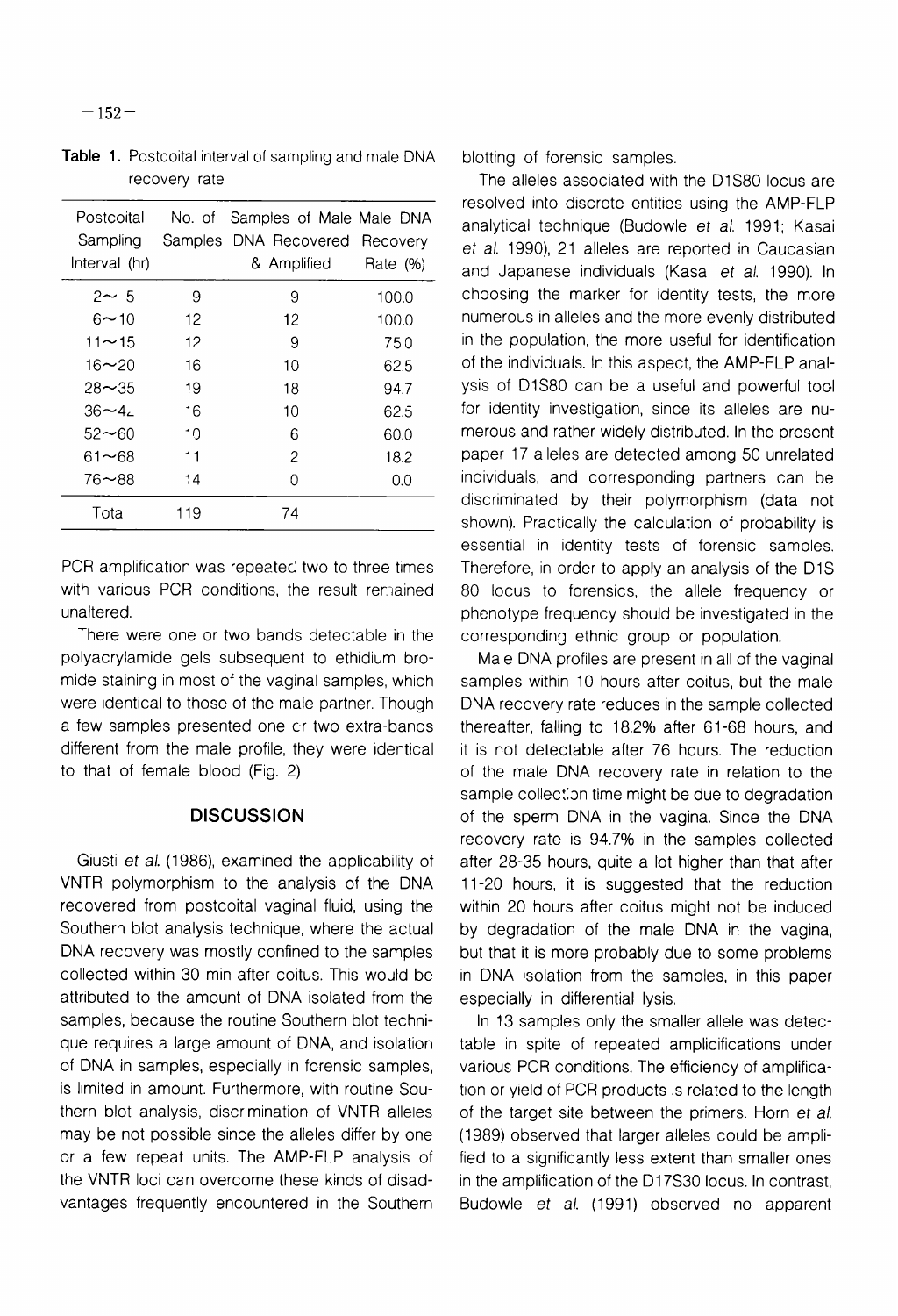difference in band intensiry between the largest and the smallest alleles of the D1S80 locus. In the current study, the larger fragments seem to be stained by ethidium bromide more intensely than the smaller ones. Since the occurrence of these findings is not related to the sample collection interval and the rest of the samples show a rather uniform band intensity, it is difficult to attribute this phenomenon to the property of the amplified products of the D1S80 locus. The author performed the AMP-FLP analysis of the D1S80 locus with degraded DNAs and compared the results to those of the corresponding intact ones, only accomplishing an amplification of the smaller fragment. Therefore, the amplification of the smaller fragment only in the 13 samples seems to be due to the degradation of DNA during isolation. Actually, male DNA isolation from vaginal samples requires more sophisticated processing steps than those of conventional DNA isolation.

The presence of the female profile in the vaginal samples does not interfere with the discrimination of the male partner in this paper. In contrast, the stringent differential lysis of the specimen for obtaining only the male DNA may induce the degradation of DNA as described, which would probably result in an incomplete or unsuccessful discrimination. It is suggested that, in the AMP-FLP analysis of the vaginal samples, the stringent procedure for male DNA isolation would not be advisable if the profile of the female and related individuals is available by another sampling source or is already known.

#### **REFERENCES**

- Baird M, Balazs I, Giusti A, Miyazaki L, Nicholas L, Wexler K, Kanter E, Glasssberg J, Allen F, Rubinstein P, Sussman L. Allele frequency distribution of two highly polymorphic DNA sequences in three ethnic groups and its application to the determination of paternity. Am. J. Ham. Genet. 1986, 39: 489-501
- Boerwinkle E, Xiong W, Fourest E, Chan L. Rapid typing of tandemly repeated hypervariable loci by the polymerase chain reaction: application to the apolipoprotein B 3' hypervariable region. Proc. Natl. Acad. Sci. USA 1989. 86: 212-216
- Budowle B, Baechtel FS. Modifications to improve the effectiveness of restriction fragment length polymorphism typing. Appl. Theor. Electrophoresis 1990, 1: 181-187
- Budowle B, Chakraborty R, Giusti AM, Eisenberg **AJ,**  Allen RC. Analysis of the VNTR locus D1S80 by the PCR followed by high-resolution PAGE. Am. J. Hum. Genet. 1991, 48: 137-144
- Dahlke MB, Cooke C, Cunnane M, Chawla J, Lau P. Identification of semen in 500 patients seen because of rape. Am. J. Clin. Path. 1977, 68: 740-747
- Fowler JCS, Scott AC. Examination of the correlation of groupings in blood and semen. J. Foren. Sci. 1985, 30: 103-113
- Gill P, Jeffreys AJ, Werrett DJ. Forensic application for DNA fingerprints. Nature 1985, 318: 577-579
- Gill P, Werrett DJ. Exclusion of a man charged with murder by DNA fingerprinting. Foren. Sci. Internatl. 1987, 35: 145-148
- Giusti A, Baird M, Pasquale S, Balazs I, Glassberg J. Application of DNA polymorphism to the analysis of DNA recovered from sperm. J. Foren. Sci. 1986, 31: 409-417
- Honma M, lshiyama I. DNA fingerprinting: the importance in forensic Medicine (1) Application to paternity testing by minisatellite DNA probes. Jap. J. Legal Med. 1987, 41: 236-241
- Honma M, Yoshii T, lshiyama I, Mitani K, Kominami R, Muramatsu M. Individual identification from sperm by the DNA fingerprint technique. J. Foren. Sci. 1989, 34: 222-227
- Horn GT, Richards B, Klinger KW. Amplification of a highly polymorphic VNTR segment by the polymerase chain reaction. Nucleic Acids Res. 1989, 17: 2140
- Jeffreys **AJ,** Brookfield JFY, Semeonoff R. Positive identification of an immigration test-case using DNA fingerprints. Nature 1985, 3 17: 8 18-8 19
- Kanter E, Baird M, Shaler R, Balazs I. Analysis of restriction fragment length polymorphisms in DNA recovered from dried bloodstains. J. Foren. Sci. 1986, 31: 403-408
- Kasai K, Nakamura Y, White R. Amplification of a variable number of tandem repeats (VNTR) locus (pMCT118) by the polymerase chain reaction (PCR) and its application to forensic science. J. Foren. Sci. 1990. 35: 1 196-1 200